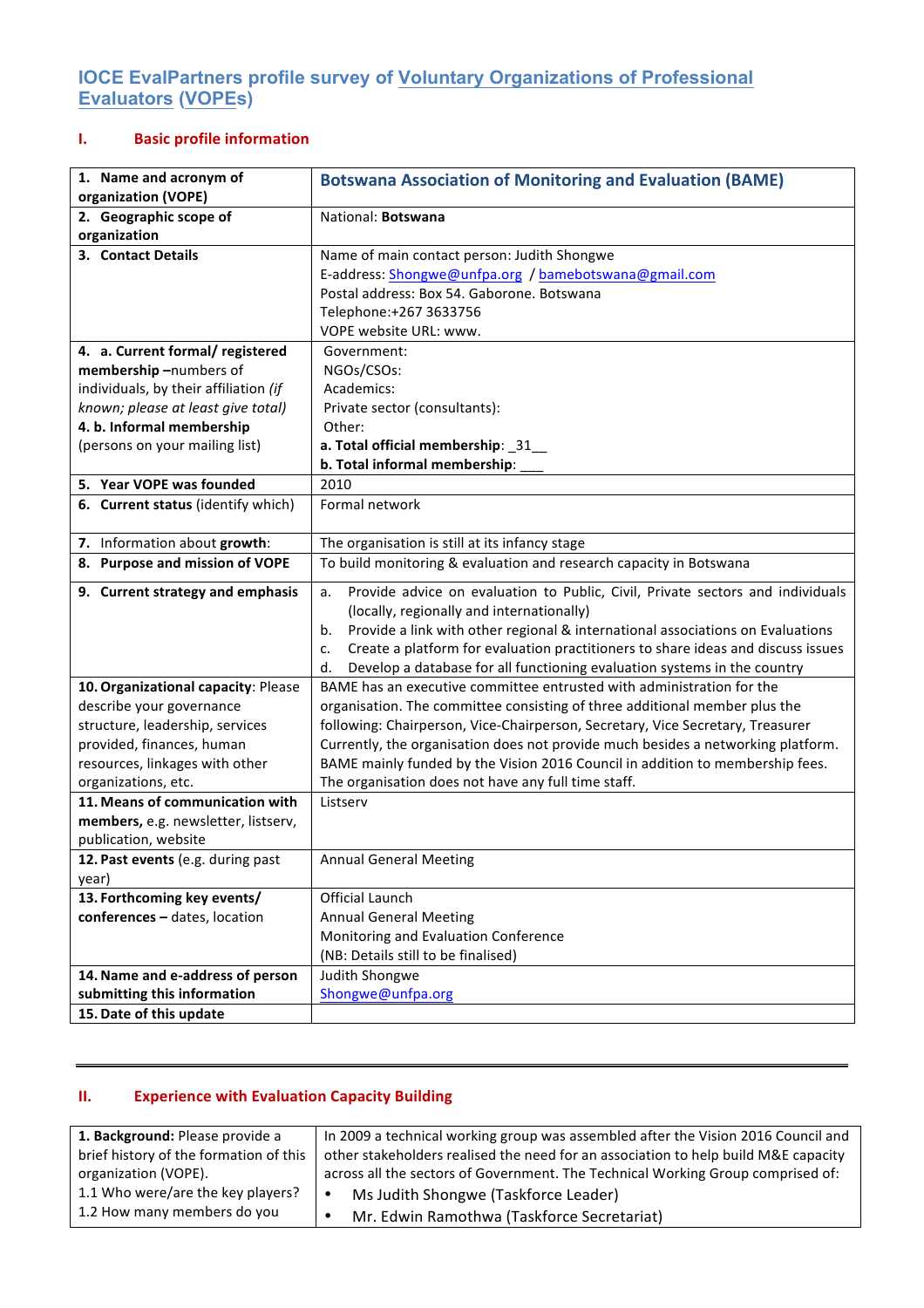| have on your governing board/                                         | Ms R.T. Dialwa<br>$\bullet$                                                                                                                                                                                                                                                                                                                                                                                                                                                                                                                                                                                                                                                         |
|-----------------------------------------------------------------------|-------------------------------------------------------------------------------------------------------------------------------------------------------------------------------------------------------------------------------------------------------------------------------------------------------------------------------------------------------------------------------------------------------------------------------------------------------------------------------------------------------------------------------------------------------------------------------------------------------------------------------------------------------------------------------------|
| committee?                                                            | Ms Kemelo Mophuting<br>$\bullet$                                                                                                                                                                                                                                                                                                                                                                                                                                                                                                                                                                                                                                                    |
| 1.3 What are the main existing                                        | Mr. M.B Motlhako<br>$\bullet$                                                                                                                                                                                                                                                                                                                                                                                                                                                                                                                                                                                                                                                       |
| strengths that your VOPE is trying                                    |                                                                                                                                                                                                                                                                                                                                                                                                                                                                                                                                                                                                                                                                                     |
| to capitalize on?                                                     | Ms. Mpho Mmelesi<br>$\bullet$                                                                                                                                                                                                                                                                                                                                                                                                                                                                                                                                                                                                                                                       |
| 1.4 What are the main challenges                                      | Mr Nonofo Mokwakwa<br>$\bullet$                                                                                                                                                                                                                                                                                                                                                                                                                                                                                                                                                                                                                                                     |
| that your VOPE is trying to address?                                  | Ms G. Sedisa<br>$\bullet$                                                                                                                                                                                                                                                                                                                                                                                                                                                                                                                                                                                                                                                           |
|                                                                       | The Task Force managed to come up with a constitution and registered the<br>association. In 2010, a committee was duly elected in the Annual General Meeting,<br>and the following were elected into office.<br>Ms Judith Shongwe - Chairperson<br>$\bullet$<br>Mr Ringo Hule - Vice Chairperson<br>$\bullet$<br>Ms Goaba Mosianyane - Treasurer<br>$\bullet$<br>Mr Nonofo Mokwakwa - Secretary<br>$\bullet$<br>Mr Edwin Ramothwa - Vice Secretary<br>$\bullet$<br><b>Additional Members:</b><br>Mr Keamogetse Molebatsi<br>$\bullet$<br>Dr Boga Fidzani<br>$\bullet$<br>Ms Kemelo Mophuting<br>$\bullet$<br>1.1) Besides the Vision 2016 Council, there were no other key players. |
|                                                                       | 1.2) The Executive Committee has eight members.                                                                                                                                                                                                                                                                                                                                                                                                                                                                                                                                                                                                                                     |
|                                                                       | 1.3) Since the adoption of National Development Plan 10 (NDP 10) in 2009, M&E                                                                                                                                                                                                                                                                                                                                                                                                                                                                                                                                                                                                       |
|                                                                       | has been identified as one of the priority areas                                                                                                                                                                                                                                                                                                                                                                                                                                                                                                                                                                                                                                    |
|                                                                       | 1.4) The organisation does not have much financial support; as a result there is no                                                                                                                                                                                                                                                                                                                                                                                                                                                                                                                                                                                                 |
|                                                                       | fulltime secretariat. Executive Committee members volunteer their time.                                                                                                                                                                                                                                                                                                                                                                                                                                                                                                                                                                                                             |
| 2. Organizational motivation:<br>What were/are the driving forces of  | Vision 2016 progress reviews have highlighted some gaps in monitoring at the<br>levels of programs/projects and policies.                                                                                                                                                                                                                                                                                                                                                                                                                                                                                                                                                           |
| the VOPE and its historical                                           |                                                                                                                                                                                                                                                                                                                                                                                                                                                                                                                                                                                                                                                                                     |
| development?                                                          |                                                                                                                                                                                                                                                                                                                                                                                                                                                                                                                                                                                                                                                                                     |
| 3. Evaluation Capacity Building:                                      | So far, nothing much                                                                                                                                                                                                                                                                                                                                                                                                                                                                                                                                                                                                                                                                |
| What has your VOPE done to                                            |                                                                                                                                                                                                                                                                                                                                                                                                                                                                                                                                                                                                                                                                                     |
| promote evaluation (M&E)                                              |                                                                                                                                                                                                                                                                                                                                                                                                                                                                                                                                                                                                                                                                                     |
| capacity?                                                             |                                                                                                                                                                                                                                                                                                                                                                                                                                                                                                                                                                                                                                                                                     |
| 4. Context / target entities:                                         | All the three sectors:                                                                                                                                                                                                                                                                                                                                                                                                                                                                                                                                                                                                                                                              |
| More specifically, who are the                                        | -Public sector                                                                                                                                                                                                                                                                                                                                                                                                                                                                                                                                                                                                                                                                      |
| persons or institutions your                                          | -Civil Society                                                                                                                                                                                                                                                                                                                                                                                                                                                                                                                                                                                                                                                                      |
| organization seeks to influence (to                                   | -Private Sector                                                                                                                                                                                                                                                                                                                                                                                                                                                                                                                                                                                                                                                                     |
| strengthen evaluation capacity)?                                      |                                                                                                                                                                                                                                                                                                                                                                                                                                                                                                                                                                                                                                                                                     |
| For example:                                                          |                                                                                                                                                                                                                                                                                                                                                                                                                                                                                                                                                                                                                                                                                     |
| 4.1 Technical capacities to supply<br>quality evaluations, partnering |                                                                                                                                                                                                                                                                                                                                                                                                                                                                                                                                                                                                                                                                                     |
| with experts, local universities                                      |                                                                                                                                                                                                                                                                                                                                                                                                                                                                                                                                                                                                                                                                                     |
| or others to provide training for                                     |                                                                                                                                                                                                                                                                                                                                                                                                                                                                                                                                                                                                                                                                                     |
| members, etc.;                                                        |                                                                                                                                                                                                                                                                                                                                                                                                                                                                                                                                                                                                                                                                                     |
| 4.2 Strengthening VOPE                                                |                                                                                                                                                                                                                                                                                                                                                                                                                                                                                                                                                                                                                                                                                     |
| organizational capacity itself;                                       |                                                                                                                                                                                                                                                                                                                                                                                                                                                                                                                                                                                                                                                                                     |
| 4.3 Enhancing the enabling                                            |                                                                                                                                                                                                                                                                                                                                                                                                                                                                                                                                                                                                                                                                                     |
| environment for evaluation,                                           |                                                                                                                                                                                                                                                                                                                                                                                                                                                                                                                                                                                                                                                                                     |
| including strengthening the                                           |                                                                                                                                                                                                                                                                                                                                                                                                                                                                                                                                                                                                                                                                                     |
| demand for and use of                                                 |                                                                                                                                                                                                                                                                                                                                                                                                                                                                                                                                                                                                                                                                                     |
| evaluations by policy makers;                                         |                                                                                                                                                                                                                                                                                                                                                                                                                                                                                                                                                                                                                                                                                     |
| 4.4 Influencing governmental                                          |                                                                                                                                                                                                                                                                                                                                                                                                                                                                                                                                                                                                                                                                                     |
| policies related to evaluation,                                       |                                                                                                                                                                                                                                                                                                                                                                                                                                                                                                                                                                                                                                                                                     |
| evaluation designs and                                                |                                                                                                                                                                                                                                                                                                                                                                                                                                                                                                                                                                                                                                                                                     |
| implementation of M&E                                                 |                                                                                                                                                                                                                                                                                                                                                                                                                                                                                                                                                                                                                                                                                     |
| systems, etc.                                                         |                                                                                                                                                                                                                                                                                                                                                                                                                                                                                                                                                                                                                                                                                     |
| 5. Public accountability: Is your                                     | The organization is still starting up, there is not much done so far.                                                                                                                                                                                                                                                                                                                                                                                                                                                                                                                                                                                                               |
| VOPE helping to strengthen                                            |                                                                                                                                                                                                                                                                                                                                                                                                                                                                                                                                                                                                                                                                                     |
| oversight and transparency of                                         |                                                                                                                                                                                                                                                                                                                                                                                                                                                                                                                                                                                                                                                                                     |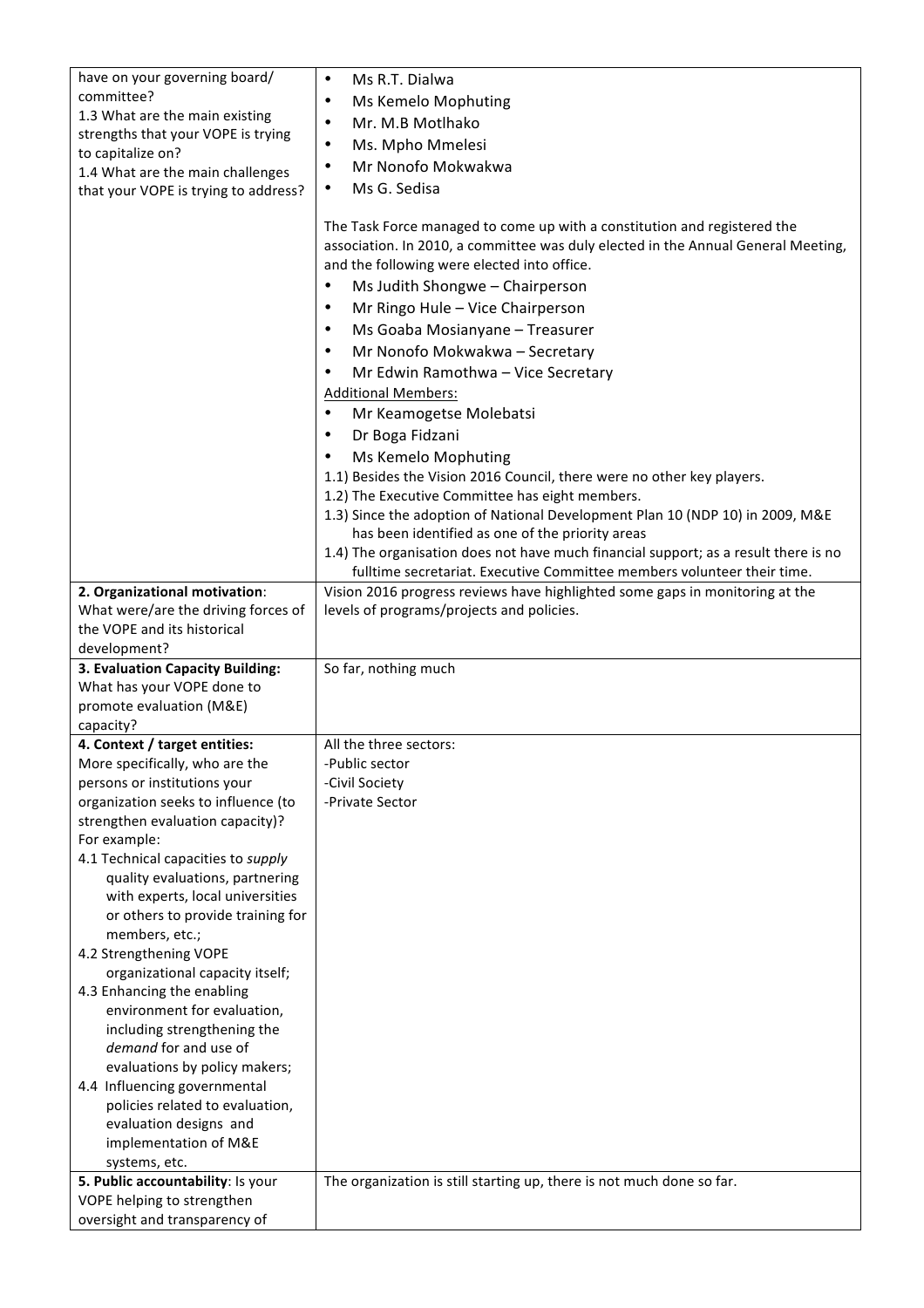| government programs? If so, in       |                                                                                   |
|--------------------------------------|-----------------------------------------------------------------------------------|
| what ways? Can you share any         |                                                                                   |
| success stories of evaluators or     |                                                                                   |
| others promoting public              |                                                                                   |
| accountability?                      |                                                                                   |
| 6. More specifically, what are some  | Not yet                                                                           |
| of the key themes for which you      |                                                                                   |
| advocate? For example, are you       |                                                                                   |
| promoting issues related to cultural |                                                                                   |
| sensitivity, equity, social justice, |                                                                                   |
| empowerment, transformation,         |                                                                                   |
| gender, environment, poverty? If     |                                                                                   |
| so, please describe or attach        |                                                                                   |
| relevant documents.                  |                                                                                   |
| 7. Methods: Experiences in           | None so far.                                                                      |
| strengthening skills of individual   |                                                                                   |
| members, by (for example):           |                                                                                   |
| organizing workshops led by          |                                                                                   |
| local experts;                       |                                                                                   |
| organizing webinars with             |                                                                                   |
| international speakers;              |                                                                                   |
| designing and delivering e-          |                                                                                   |
| learning programmes;                 |                                                                                   |
| administering mentoring              |                                                                                   |
| programmes; etc.                     |                                                                                   |
| 8. Standards: Has your VOPE          | We are still in the process of doing so.                                          |
| developed professional standards/    |                                                                                   |
| ethical codes/ competencies (or      |                                                                                   |
| adheres to those developed by        |                                                                                   |
| others)? If so, please provide       |                                                                                   |
| documentation.                       |                                                                                   |
| 9. Job opportunities: Do you share   | Yes                                                                               |
| employment/ consultancy              |                                                                                   |
| opportunities with evaluators on     |                                                                                   |
| your database?                       |                                                                                   |
| 10. Progress and results: What       | Not much                                                                          |
| progress has been achieved so far in |                                                                                   |
| any of the above or other domains?   |                                                                                   |
| What are expected and unexpected     |                                                                                   |
| results achieved?                    |                                                                                   |
| 11. Lessons learned:                 | It helps to have membership that is broad, and have the association exist outside |
| Recommendations/ tips to others      |                                                                                   |
| for good practices on how to         | government structures.                                                            |
| organize and sustain VOPEs like      |                                                                                   |
| yours.                               |                                                                                   |
| 12. Next steps: What does your       | Raise the organisation profile                                                    |
| organization plan to do next?        |                                                                                   |
| 13. Willing to share with other      | Yes, since we are still establishing ourselves we are open to anything.           |
| VOPEs? For example, would you be     |                                                                                   |
| interested in forming peer-to-peer   |                                                                                   |
| partnerships with one or more        |                                                                                   |
| other VOPEs to share lessons         |                                                                                   |
| learned, advise each other? If so,   |                                                                                   |
| describe what you would be willing   |                                                                                   |
| to share / advice you would seek.    |                                                                                   |
| 14. Suggestions: What ideas do you   | Nothing so far                                                                    |
| have for what should be included in  |                                                                                   |
| activities of the EvalPartners       |                                                                                   |
| Initiative?                          |                                                                                   |
| 15. Want to be actively involved?    | Yes. Share with us any upcoming evaluation events and any other relevant          |
| Does your VOPE want to be actively   | information.                                                                      |
|                                      |                                                                                   |